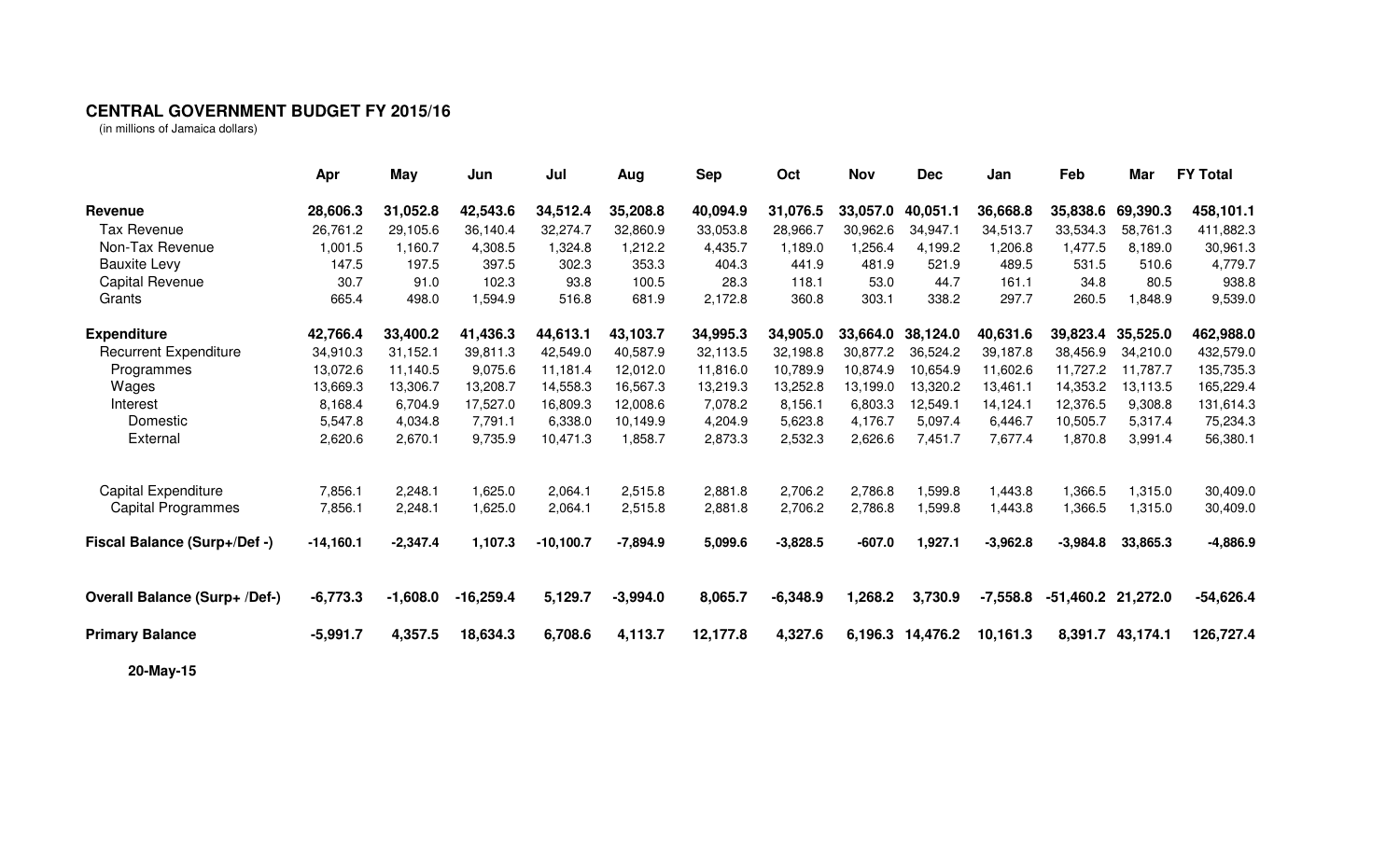## **DETAILS OF REVENUE FY 2015/16**

**(in millions of dollars)**

**ProjItem Apr May Jun Jul Aug Sep Oct Nov Dec Jan Feb Mar End Mar Total Revenue 31,052.8 28,606.3 42,543.6 34,512.4 35,208.8 40,094.9 31,076.5 33,057.0 40,051.1 36,668.8 35,838.6 69,390.3 458,101.1 Total Tax Revenue 26,761.2 29,105.6 36,140.4 32,274.7 32,860.9 33,053.8 28,966.7 30,962.6 34,947.1 34,513.7 33,534.3 58,761.3 411,882.3**Income and profits **5,223.9** 7,251.5 5,223.9 11,646.3 7,819.9 9,685.9 10,578.8 7,231.8 6,612.6 9,892.4 10,118.5 9,951.0 33,854.1 129,866.7 Bauxite/alumina 0.0 0.0 0.0 0.0 0.0 0.0 0.0 0.0 0.0 0.0 0.0 0.0 - Other companies 578.9 709.1 4,403.5 800.1 757.7 4,627.6 617.9 626.1 4,193.04,193.0 420.8 434.6 24,487.4 42,656.7<br>5,866.9 7,398.3 5,893.4 5,867.7 71,333.2 PAYE 5,261.5 5,710.1 5,728.9 5,827.3 6,474.0 5,690.5 5,867.0 5,747.6 5,866.9 7,398.3 5,893.4 5,867.7 71,333.2 Tax on dividend 106.2 139.1 173.9 259.3 127.3 68.4 320.8 33.3 79.1 285.3 88.388.3 121.2 1,802.2<br>259.8 2,557.6 5,238.9 Other individuals 298.9 229.9 355.7 205.2 141.2 308.0 160.7 181.4 297.9 242.6 259.8 2,557.6 5,238.98,835.7 Tax on interest -1,021.6 463.3 984.3 728.0 2,185.7 -115.7 265.4 24.2 -544.5-544.5 1,771.5 3,274.9 820.2 Production and consumption 11,692.0 10,304.2 11,692.0 11,815.4 10,761.7 10,761.6 10,816.1 9,997.7 11,299.9 10,944.3 12,206.1 11,256.2 11,564.2 133,420.0 MBT 8.0 12.0 271.0 40.0 30.0 319.6 43.0 26.0 24.0 15.0 17.0 27.0 832.6 **SCT**  1,006.6 1,139.4 1,183.2 989.8 734.7 585.7 952.4 1,361.7 1,390.4 1,772.6 850.5 1,286.4 13,253.4 Environmental Levy <sup>0</sup> 57.9 60.8 57.2 39.7 49.9 46.4 53.4 46.3 61.6 52.3 64.5 590.09 *247.5* 2,724.0 Motor vehicle licenses 214.0 225.1 227.8 229.9 218.6 218.1 216.8 231.2 231.3 244.8 218.9Other licenses 38.3 35.6 27.9 32.1 22.5 21.7 24.7 24.5 25.9 31.9 35.135.1 46.5 366.7<br>291.4 317.7 3.163.7 Betting, gaming and lottery 253.7 269.3 242.9 266.7 245.5 221.8 250.5 245.5 280.3 278.4 291.4 317.7 3,163.72,241.2 Accommodation Tax 216.2 70.5 272.3 194.4 229.8 227.3 52.3 272.4 154.1 66.3 290.2 195.4 2,241.23 *1,943.3* 21,100.4 Education Tax 1,604.3 1,689.8 1,676.9 1,716.1 1,885.0 1,695.8 1,638.1 1,683.8 1,701.4 2,068.6 1,797.3Telephone Call Tax 616.1 234.2 978.1 621.7 603.2 637.1 205.7 910.9 619.2 202.6 1,174.21,174.2 627.0 7,430.0<br>85.9 106.3 1.044.3 Contractors levy 75.4 80.2 63.3 85.7 75.7 116.2 73.2 102.7 94.1 85.6 85.985.9 106.3 1,044.3<br>5,802.4 5,753.7 70,551.3 GCT (Local) 6,850.3 5,521.8 5,889.0 5,702.9 5,727.6 5,749.4 5,751.8 5,451.2 5,679.5 6,671.7 5,802.4802.4 *5,753.7* 70,551.3<br>641.0 948.8 10,122.3 Stamp Duty (Local) 809.1 968.4 922.5 825.2 949.5 973.6 742.8 936.6 697.8 707.0 641.0 948.8 10,122.3International Trade 11,549.8 9,845.3 12,678.7 13,693.1 12,413.4 11,658.9 11,737.2 13,050.1 14,110.4 12,189.1 12,327.1 13,343.0 148,596.1